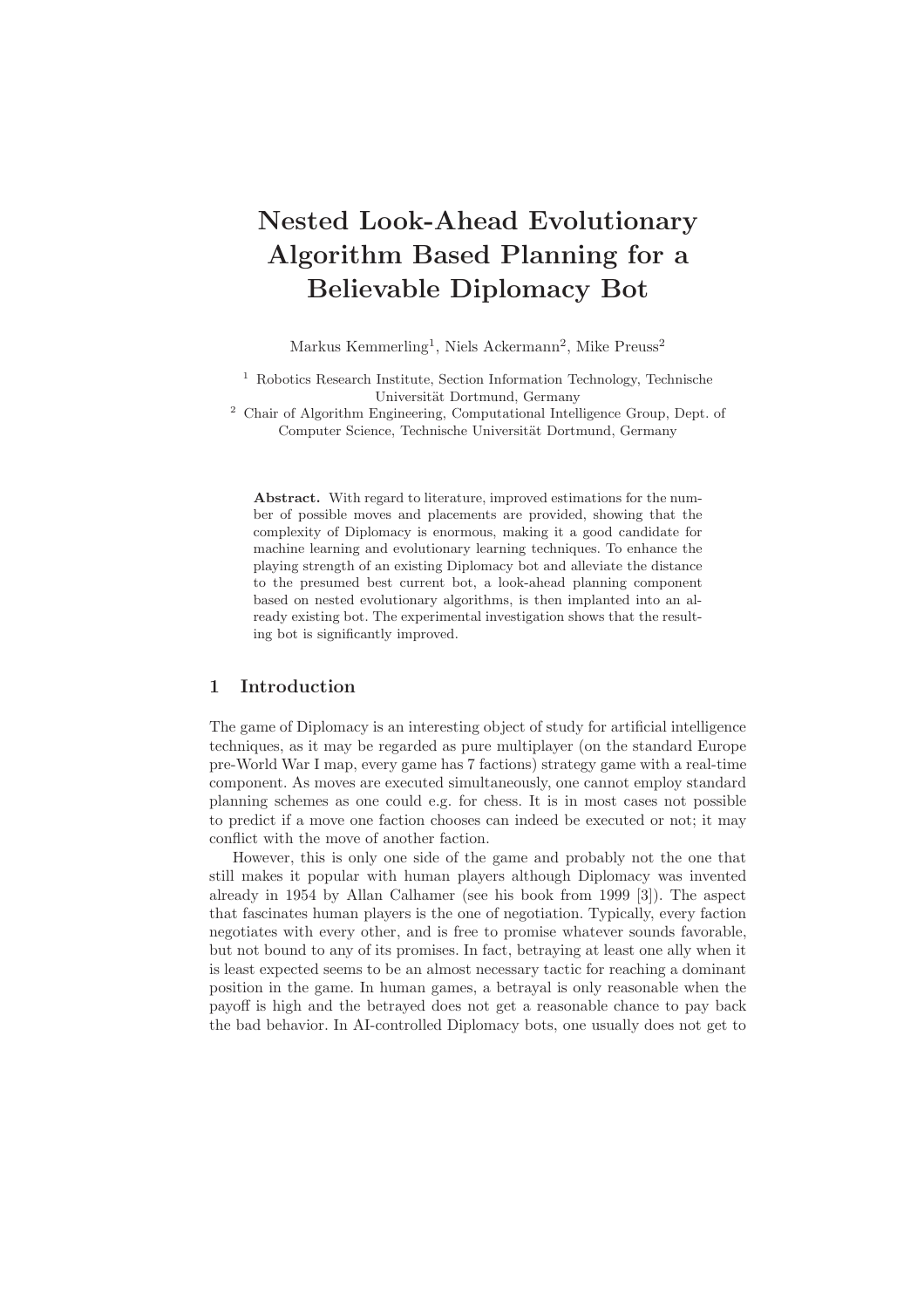a point where such decisions are taken because many bots do neither possess a well developed negotiation module nor a long-term planning component.

Works on Diplomacy bots date back to the 1990's and usually focus on either the negotiation aspect (e.g. Kraus et al. [10] suggest the *Diplomat* bot which is modelled as *Multi-Agent System* (MAS)) or rather on the strategy aspect which is often approached with game theoretic techniques as suggested by Loeb [11] (introducing the *Bordeaux Diplomat*). After some years of standstill in publication history, Shapiro et al. [14] present their bot concept of bottomup self-learning Diplomacy Strategy by means of *Temporal Difference Learning* (TDL) and pattern-weights. Shaheed [13] suggests another bot named *Diplomat*, combining strategy and negotiation with an opponent model, but without lookahead into the future. Booijink [2] establishes an evolutionary algorithm based strategy forming module for his MAS representation of Diplomacy, without negotiation component. $3$  Johansson and Håård [8] also focus on the no-press variant, suggesting the HA AI bot, which establishes strategies by valuing provinces and unit threats and also provides different bot characters (berzerk and vanilla) with different properties in range of sight and blurring strength<sup>4</sup>. Johansson [7] further discusses similarities and differences of different strategic board games as Diplomacy and Risk and the consequences for the bot design.

Currently, the interest in Diplomacy as game and/or testbed for agent models seems to be renewed, as Fabregues and Sierra [4, 5] state. Presumably, this is because modern AI techniques have improved to a level that makes them more capable to deal with negotiation and opponent modeling in near real world situations. This direction has also been taken up by others. Where Ribeiro et al. [12] mainly focus on the different personalities a bot may express, Kemmerling et al. [9] provide the *Stragotiator* <sup>5</sup>, a bot that has been reported to sometimes trick humans in a Turing test (at least for short games). It has been developed with focus on believability and negotiations, modeling a specific human playing style described by Windsor [16] as *Classicist*. The Classicist is a loyal team-player, tries to maintain the groups welfare and does not violate contracts. While the Diplominator [15] was used as initial code-frame, is was enhanced according to the archetype of the Bordeaux Diplomat [11] and by using an *Evolutionary Algorithm* (EA) for movement optimization. However, the best playing no-press bot to date is van Hal's *Albert* [6] which uses a mixture of clever pruning techniques in a main algorithm that may be described as competitive coevolution.

In this work, we pursuit two goals. After giving a small primer concerning the Diplomacy rules, we establish an improved estimation of the complexity of no-press Diplomacy in terms of movement possibilities. Secondly, we implant a look-ahead planning method into the Stragotiator bot and experimentally assess its success against the old Stragotiator and the best currently available bot, Albert.

<sup>3</sup> Diplomacy games without negotiation are usually called *no-press* games

<sup>4</sup> Blurring distributes province values to the neighboring provinces by gradual decrease

<sup>5</sup> the Stragotiator is available at http://www.irf.tu-dortmund.de/cms/de/IT/ Mitarbeiter/Wissenschaftliche\_Mitarbeiter/Kemmerling.html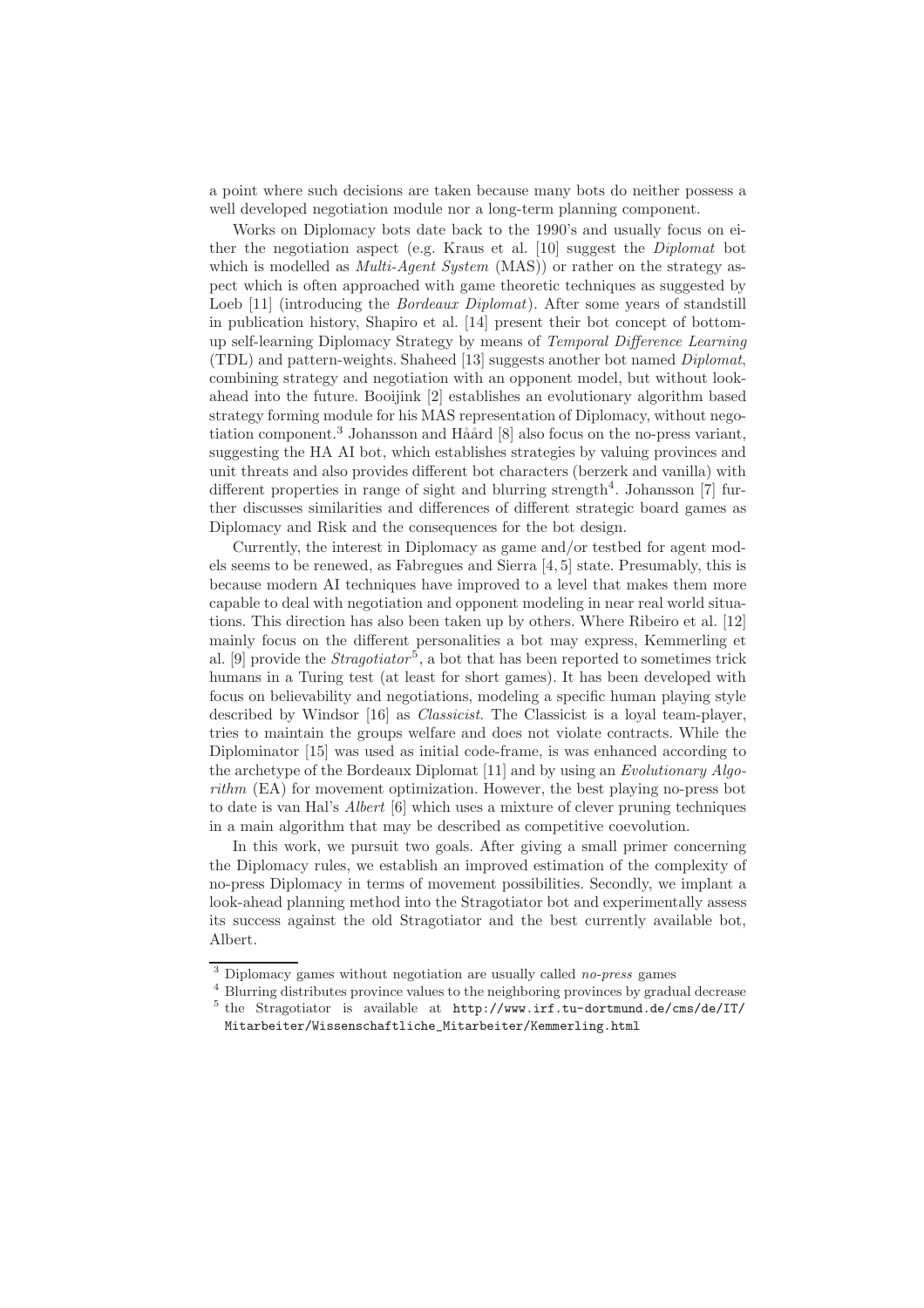# **2 Diplomacy Primer**

The board game Diplomacy<sup>6</sup> is a strategy war game focusing on negotiations between players who may negotiate moves, contracts and alliances which are not binding. Action takes place in Europe just before World War I. The goal is to conquer most of Europe either alone or together with allies. The board is divided into 56 land and 19 sea regions (provinces) whereas 34 land regions contain supply centers, which can support one army or fleet each. Each of the players commands the entities of one the powers Austria (AUS), England (ENG), France (FRA), Germany (GER), Italy (ITA), Russia (RUS), and Turkey (TUR). The game ends when a single power or an alliance of countries attains supremacy with at least 18 supply centers.

Diplomacy consists of 2 rounds (spring and fall) per year, starting from 1901. Each round consists of a negiotation and a movement phase (negiotation phases are disabled in no-press games). In every round, a unit can either hold its position, move (which is an attack if the move goes to a region that is neutral or belongs to another faction), or support another unit in moving or holding. All moves are simultaneously executed. As in each province one unit can remain at most, conflicts are resolved by the majority rule, that is, a province can be conquered only with a superiority of units against an enemy. New supply centers may be conquered in fall moves only and the number of units is adapted to the number of supply centers in winter. New units can only be built in one of the 22 home supply centers, these are the ones occupied at the beginning of the game. The game does not incorporate any random effects.

Several computer based versions of Diplomacy exist, more or less supporting the development of Artificial Intelligence (AI). The best known of these is the Diplomacy AI Development Environment (DAIDE)<sup>7</sup> that consists of a communication protocol and a language (syntax and semantics) for negotiations and instructions. The diplomacy server (AIserver) and a human interface program (AImapper) allow for games played by bots and humans.

# **3 Diplomacy Complexity**

Even without considering the negotiation phase, simultaneous moves of 7 players undoubtedly make Diplomacy a complex game in terms of possible moves, despite its simple rules. Booijink [2] already reasons that Diplomacy is more complex than *Go*, but we have not yet seen a more concrete estimate rather than for the first move, which is given by Loeb [11] as  $\approx 4.4 \cdot 10^{15}$ , and for the szenario of all units which is estimated by Shapiro [14] to  $\approx 1.7 \cdot 10^{27}$  possible moves. Making use of some simplifying assumptions, we develop a more accurate estimate for any number of units in the following. Such estimates are useful for setting up any look-ahead planning, as different branching factors will require different techniques.

 $6$  http://www.wizards.com/default.asp?x=ah/prod/diplomacy

<sup>7</sup> http://www.daide.org.uk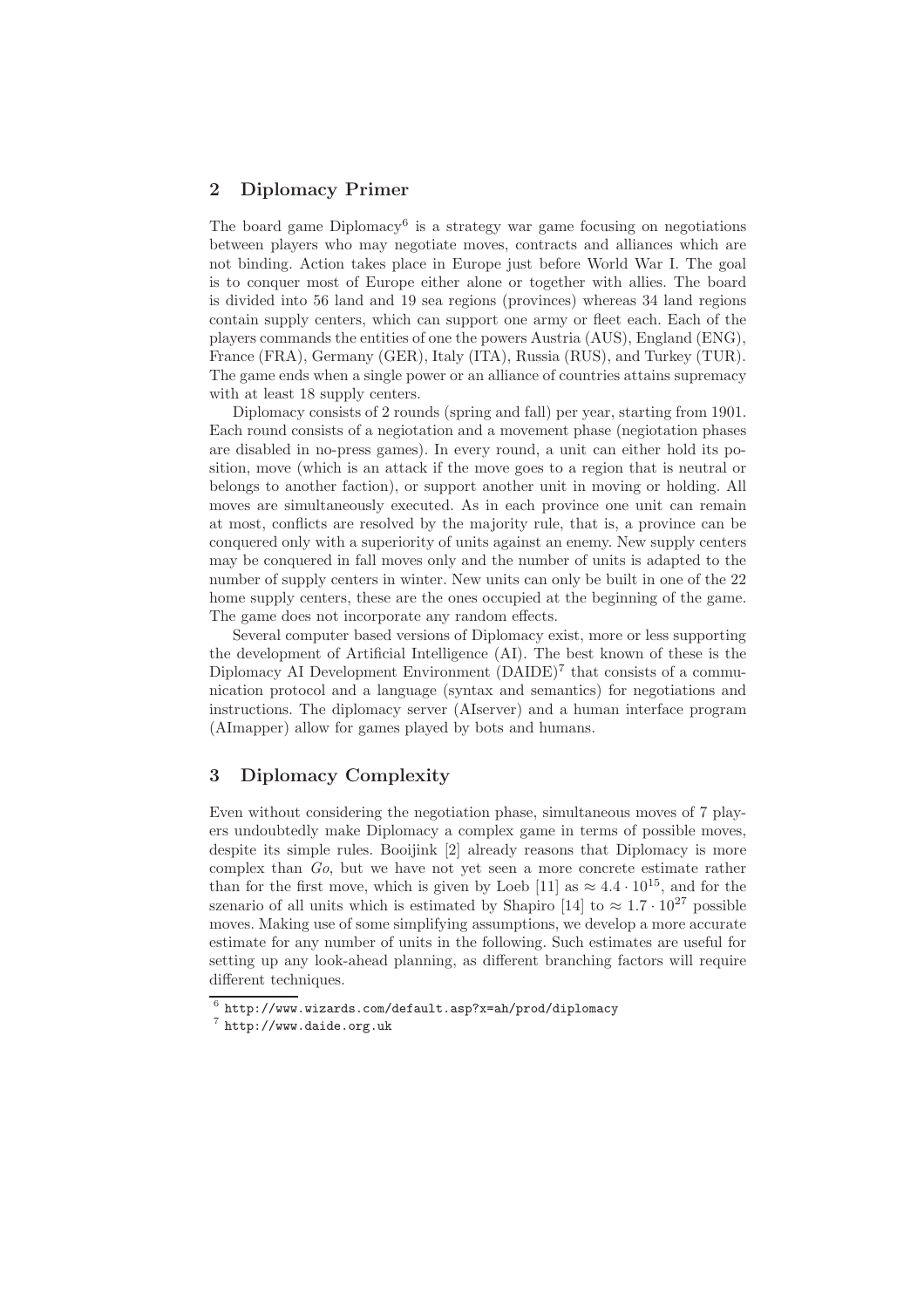#### **3.1 Total Positions on the Map**

In standard Diplomacy, 75 regions exist, of which 19 are sea, 42 coastal, and 14 interior provinces. Equation (1) gives the number of possibilities to place units on the map, ignoring unit affiliations to factions and using exchangeability of individual units. However, coastal provinces may be occupied either by a fleet or an army, which has to be recorded as it affects the result. Interior provinces may only hold an army, whether sea provinces are only allowed to fleets.

$$
P(n) = \sum_{u=0}^{\max\{n,33\}} \binom{42}{n-u} \cdot 2^{n-u} \cdot \binom{33}{u} \tag{1}
$$

 $P(n)$  gives the number of placements of  $n \leq 34$  units without repetition,  $u \le 19 + 14 = 33$  the number of units on non-coastal provinces  $(n-u)$  on coastal provinces). On non-coastal provinces, the unit type is determined by the region type, otherwise 2 possibilties exist. Placing  $u$  units on 33 provinces without replacement and order is given by  $\binom{33}{u}$ , the remaining  $n - u$  units have to be distributed to the coastal provinces,  $\binom{42}{n-u}$  where  $2^{n-u}$  is the number of possible army-fleet combinations. For  $n = 34$ , (1) results in a number of  $4.09 \cdot 10^{27}$ .

#### $3.2$

During the movement phase, a unit may either execute a hold, move or support command, and in case of a fleet (on a sea region) also a convoi command. As hold commands are always valid, the number of moves depends on the number of neighboring provinces, and the possible support moves for units in these provinces. In the following, we presume possessing complete move information concerning units taking part in any support or convoy operation. Within the game, it is also possible to give support to units without informing the respective faction beforehand. However, we ignore this case and also disregard convoys. Implementing techniques to enable a bot to execute convoys is a very complex task and not done in the majority of bots including the Stragotiator.

Setting up some definitions enables us to establish a movement combination formula. Let  $p_i$  be the set of neighbors of any province i and  $\varphi_{i,l} = \{p_i \cap p_l\} \setminus \{i, l\}$ the set of common neighbors of provinces  $i$  and  $l$ . Without considering convoys, a unit may thus execute  $M(i)$  different moves as expressed by equation (2): We add up one hold 'move' plus  $|p_i|$  moves to neighboring provinces, plus a hold support for all occupied neighboring provinces, plus a move support for all common neighbors of  $i$  and  $l$ , plus move supports for indirect neighbors. The set  $\{j \in p_k \setminus p_i | j \neq i\}$  with  $k \in p_i$  characterizes the indirect neighbors of i (excluding  $j = i$ , the province itself, and the direct neighbors  $p_i$ ). Employing operator  $\delta_i$ (gives 1 if the province is occupied and 0 otherwise), we sum over all neighbors  $k \in p_i$ , conditional on occupation  $(\delta_j = 1)$ , in this case  $\varphi_{i,j}$  move supports are possible.

$$
M(i) = 1 + |p_i| + \sum_{l \in p_i} \delta_l \cdot (|\varphi_{i,l}| + 1) + \sum_{k \in p_i} \sum_{\{j \in p_k \setminus p_i | j \neq i\}} \delta_j \cdot |\varphi_{i,j}| \qquad (2)
$$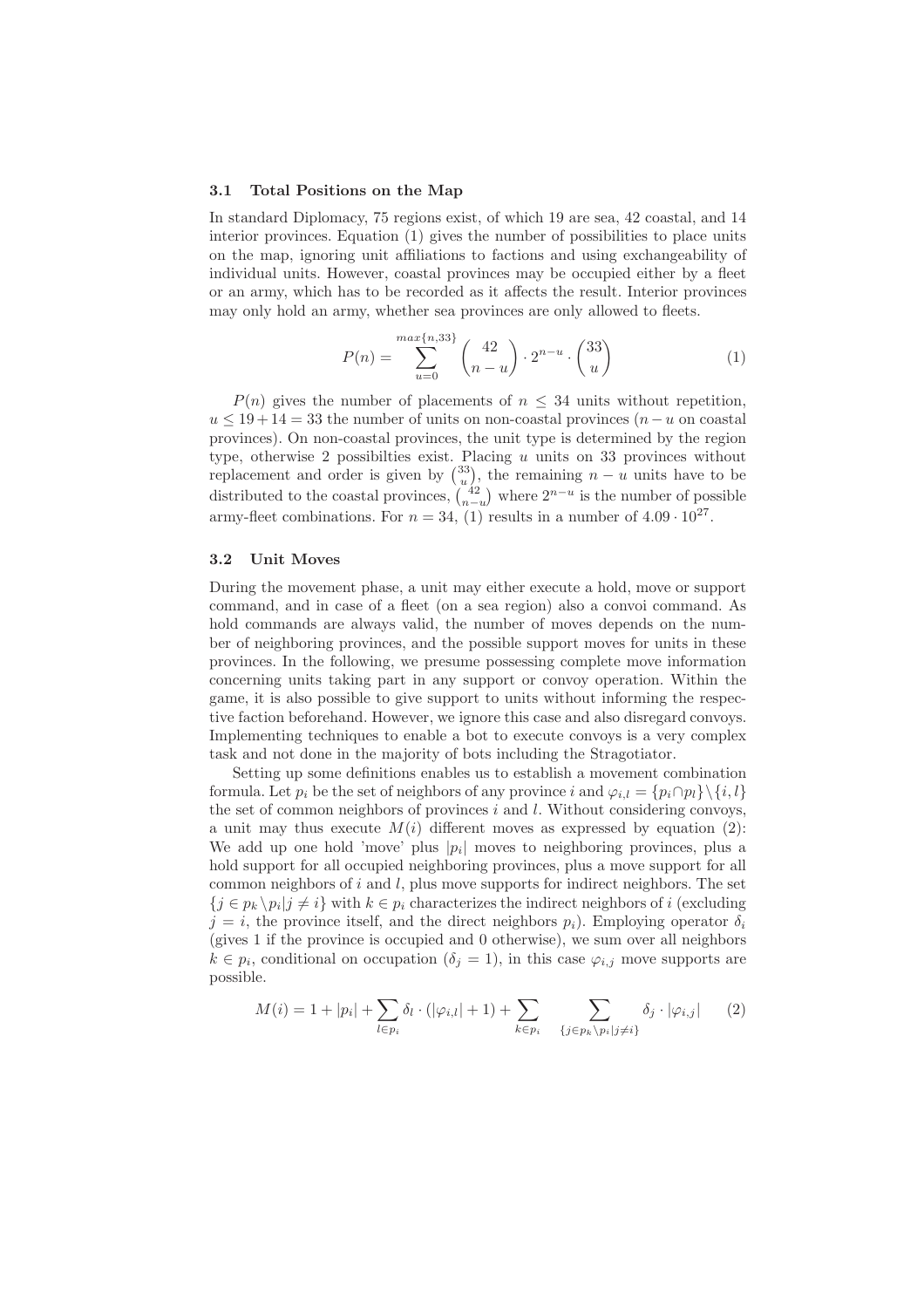Using the mean number of neighbors ( $|p_i| = 4.31$ ), common neighbors of neighbors ( $|\varphi_{i,l}| = 1.91$ ), and common neighbors of indirect neighbors ( $|\varphi_{i,j}| = 1.41$ ) and assuming that 33 other units are placed on the remaining 74 provinces, we obtain  $M(i)=7.24$ .

## **4 Evolutionary Algorithm-Based Move Planning**

At first, an EA is used to obtain the best move combinations for the controlled units and allies (utilizing a map and move evaluation function similar to the one of [9]). At most 20 move combinations with a value of at least 85 % of the best obtained combination are saved. For all remaining units, we then also use an EA to compute the best move combinations for every single faction separately or for all factions at once (this is later on referred to as *option-1*, meaning that we assume that all enemies and neutral factions play together). Of course, this step is essential for a good look-ahead planning, and mistakes at this stage may lead to bad plans. According to parameter tests, we employ a (30+60) evolution strategy with mutation rate  $\frac{5}{n}$ . The genome simply consists of one move per unit, and a mutation means to randomly generate a new valid move for one unit.

Further on, the outcome of each move combination saved in the first step is calculated regarding the obtained enemy moves. Then, several EA instances are adopted to calculate for all distinguished board states the next move combination for own and allied units. To distribute computing time to the different EA instances, a component named EA-controller is used. Starting with an initial number of  $max\{1, \lfloor \frac{400}{|EA|} \rfloor\}$  generations after initialization, the single EAs self-terminate if they cannot obtain improvements for some generations. After the initial round, the controller sorts the still active EAs according to their current best move combination and provides them one after the other (as long as there is at least one active EA and there is still time available) with another  $max\{2, \lfloor \frac{200}{|EA_{active}|} \rfloor\}$  generations of computation time. The value 2 is a result of manual adjusting during parameter tests.  $|EA|$  is the number of all EAs and |EA*active*| is the number of EAs not self-terminated.

Selecting one of the active EAs for further computation employs a random component and a quadratic weighting (EAs with the better results get more chances for another round). All active EAs get a number i according to their reversed ranks, so that the current worst obtains  $i = 1$ . Now we assign the interval  $\left[\frac{(i-1)i}{2}, \frac{i(i+1)}{2}\right]$  to each i and draw a uniformly distributed random number r from  $[1, \frac{n(n+1)}{2}]$ . The EA that belongs to the interval covering r is executed next. This procedure stops if the stopping time is reached (externally provided by the game server) or no active EA remains.

In summary, several move combinations for own and allied units are calculated, selecting the one that leads to the most advantageous game state for the next round regarding a specific opponent behaviour. The goodness of a game state is measured by accumulating the evaluation values of the move combination resulting in this state and the best move combination calculated for the next round based on this state.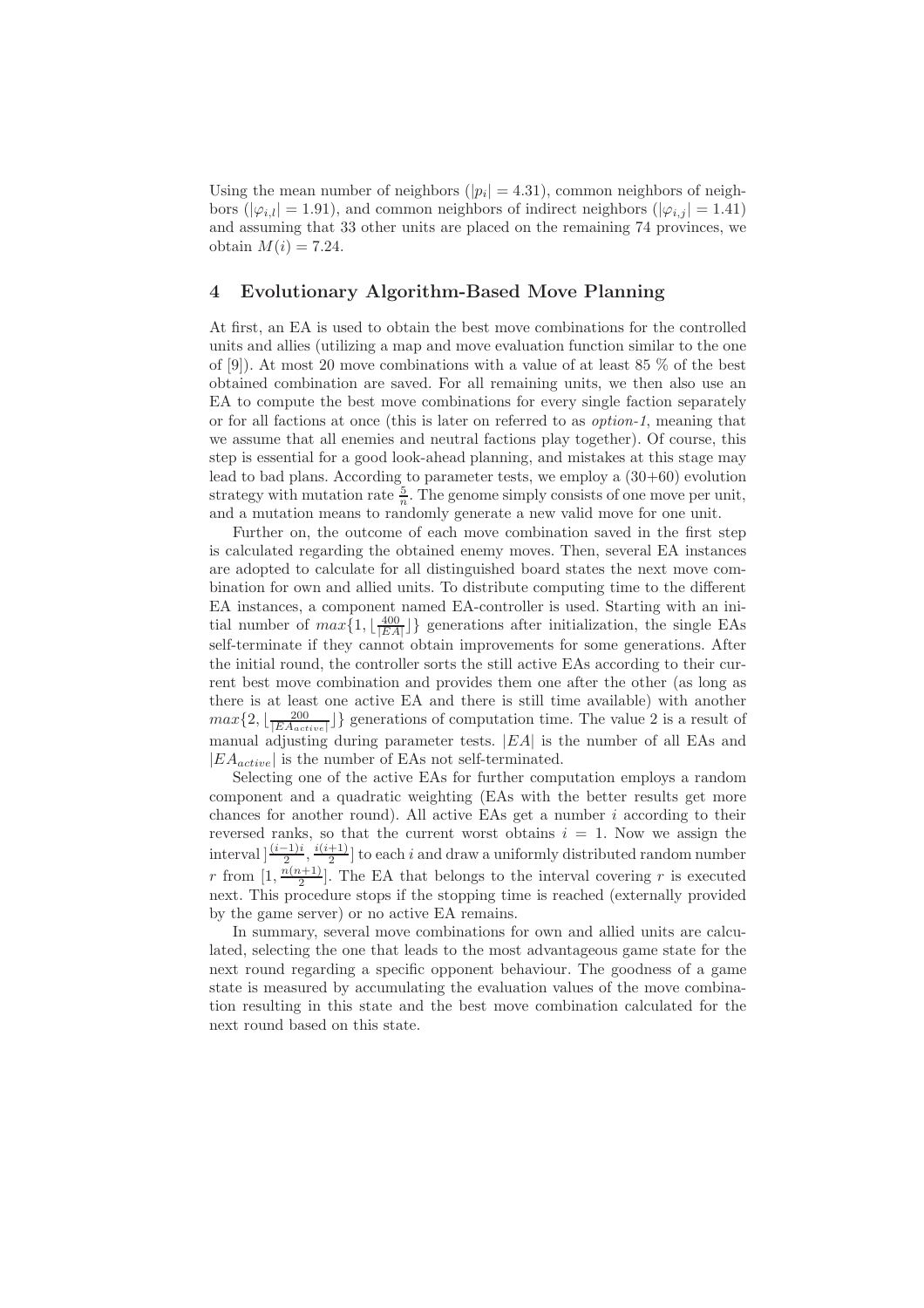## **5 Planning vs. Non-Planning Stragotiator**

The first versions of the Stragotiator exhibited a near human-like behavior, but was easily beaten by other bots. Kemmerling et al. [9] increased the playing strength by adapting an EA for move optimization. Here, we provide a further enhancement by planning one step ahead. To investigate the effect of planning, we compare the playing ability of planning and non-planning Stragotiator.

**Pre-Experimental Planning.** In order to validate the implemented planning technique, an appropriate opponent for both the planning and the non-planning Stragotiator had to be choosen. Albert [6] is well-established in the DAIDE community and probably the best currently available bot concerning playing strength. We therefore use it as a reference.

A drawback of the Albert bot is the amount of time needed to calculate and submit orders. As result of various test games we decided to use 45 sec. for movements, 5 sec. for retreats and 3 sec. for builds as time limits. In games with one planning Stragotiator and 6 Alberts, this time limits are sufficient for all bots to submit orders and, in case of the planning Stragotiator, to finish planning. "Essentially Albert will deeply think about each power's best moves and in an iterative process make adjustments to the probability of any order set being selected for each power" [6]. This "thinking depth" can be adjusted and defaults to 50 (denoted as "-d50"), affecting not only the time needed for calculation but also the playing strength. According to Albert's README -d20 or -d30 should already yield good results, and still be relatively quick. Therefore, we investigate the parameters -d20, -d23, -d26 and -d30 in order to find a setting enabling Albert to submit orders within given time limits and to provide an opponent that is neither too strong nor too weak, which is important to show the effect of the Stragotiator's planning. Figure 1 shows the supply centers owned by the Stragotiators playing one against 6 Alberts, 20 games for each combination of planning (Niels) and non-planning Stragotiator (Markus) as AUS. One can easily see that the Stragotiator performs the best against Albert with "thinking depth" -d26. Nevertheless, Albert -d26 is still challenging as the Stragotiators lose centers in the end of the games. Because all Stragotiators are able to conquer and defend centers in the beginning and obviously do not dominate the games, we consider -d26 as appropriate setting.

According to Ackermann [1] the best strategy for the planning Stragotiator playing AUS is to consider all enemies as one single power (option-1). For all other powers, the opponents move should be predicted separately. We first conduct games with one Stragotiator (planning and non-planning) against 6 Alberts and compared the supply centers owned by the two Stragotiators, using option-1 only for AUS. The results lack the desired superiority of the planning Stragotiator with exception of AUS. Therefor, we used option-1 for all powers in the following experiments.

**Setup.** In each game, one Stragotiator plays against 6 Alberts -d26. All powers are played by the non-planning (Markus), the planning (Niels) and the planning Stragotiator with option-1 (Niels paranoid) for at least 49 times. Games are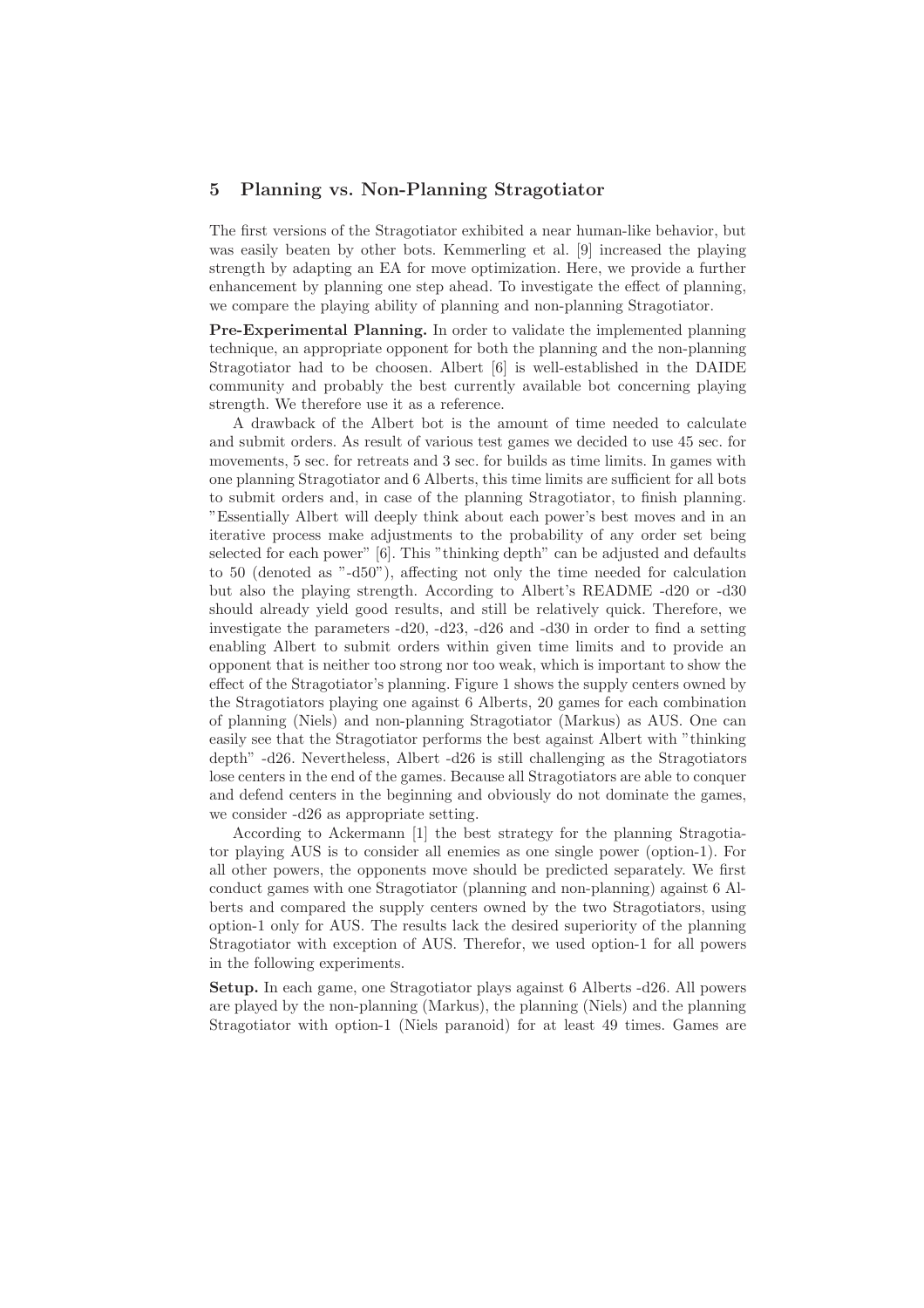conducted with 45, 5 and 3 sec. as time limits for movements, retreats and builds, respectively, comprises of 6 years 1901 to 1906 divided in a startup phase (1901, 1902), ruling phase (1903, 1904) and end phase (1905, 1906). The Stragotiators are compared by the supply centers owned. To give a neutral impression of the playing capabilities of our bots, we also conducted 300 games with all powers played by Albert -d26.



Fig. 1. (a) and (b) show the mean of supply centers owned by the planning (Niels) and the non-planning Stragotiator (Markus) while playing against 6 Alberts over 20 games each. (c) and (d) show exemplarily the distribution of supply centers owned by the Stragotiators while playing against Albert -d 26.

Task. We require that the planning Stragotiator performs better than the nonplanning Stragotiator at least for some powers and does not performs worse for all powers.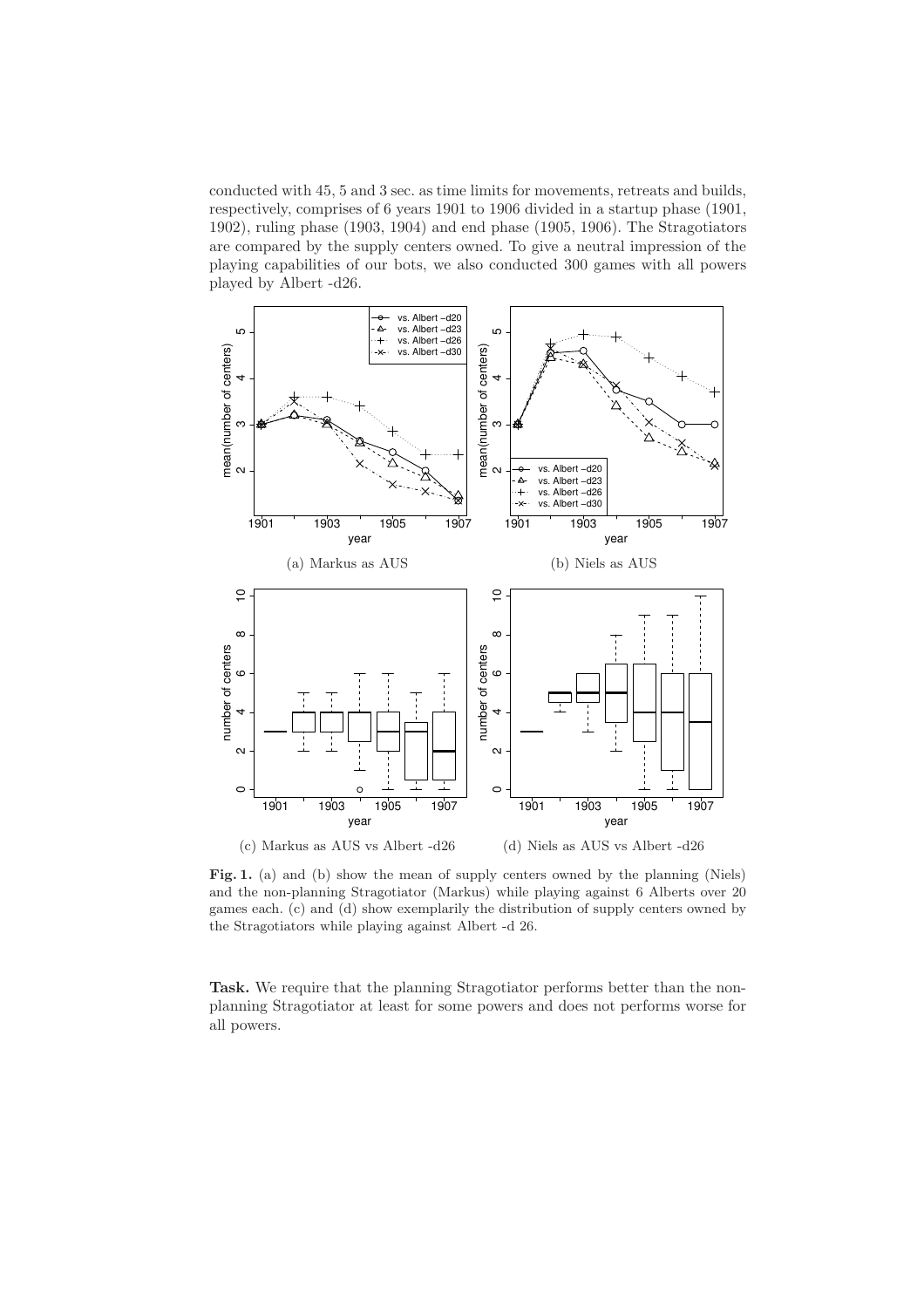

Fig. 2. Mean of supply centers owned by the non-planning (Markus), the planning (Niels) and the planning Stragotiator with option-1 (Niels paranoid) while playing against 6 Alberts -d26.

**Results/Visualization.** Figure 2 shows the mean of supply centers owned by the different Stragotiator types and the Albert (all playing against 6 Alberts). The figure depicts the ownership at the beginning of a year. Since the ownership changes at the end of a year, we included 1907 in oder to show the ownership at the end of 1906. RUS, ENG, and FRA are not pictured, as they exhibits characteristics similar to TUR, ITA, and AUS respectively regarding the course of centers owned by the Stragotiators. Figure 3 show exemplarily the distribution of supply centers for the non-planning (Markus) and the planning Stragotiator with option-1 (Niels paranoid) when playing FRA..

**Observations.** With exception of TUR and RUS, figure 2 clearly shows the advantage of the planning Stragotiator in comparison with its non-planning coun-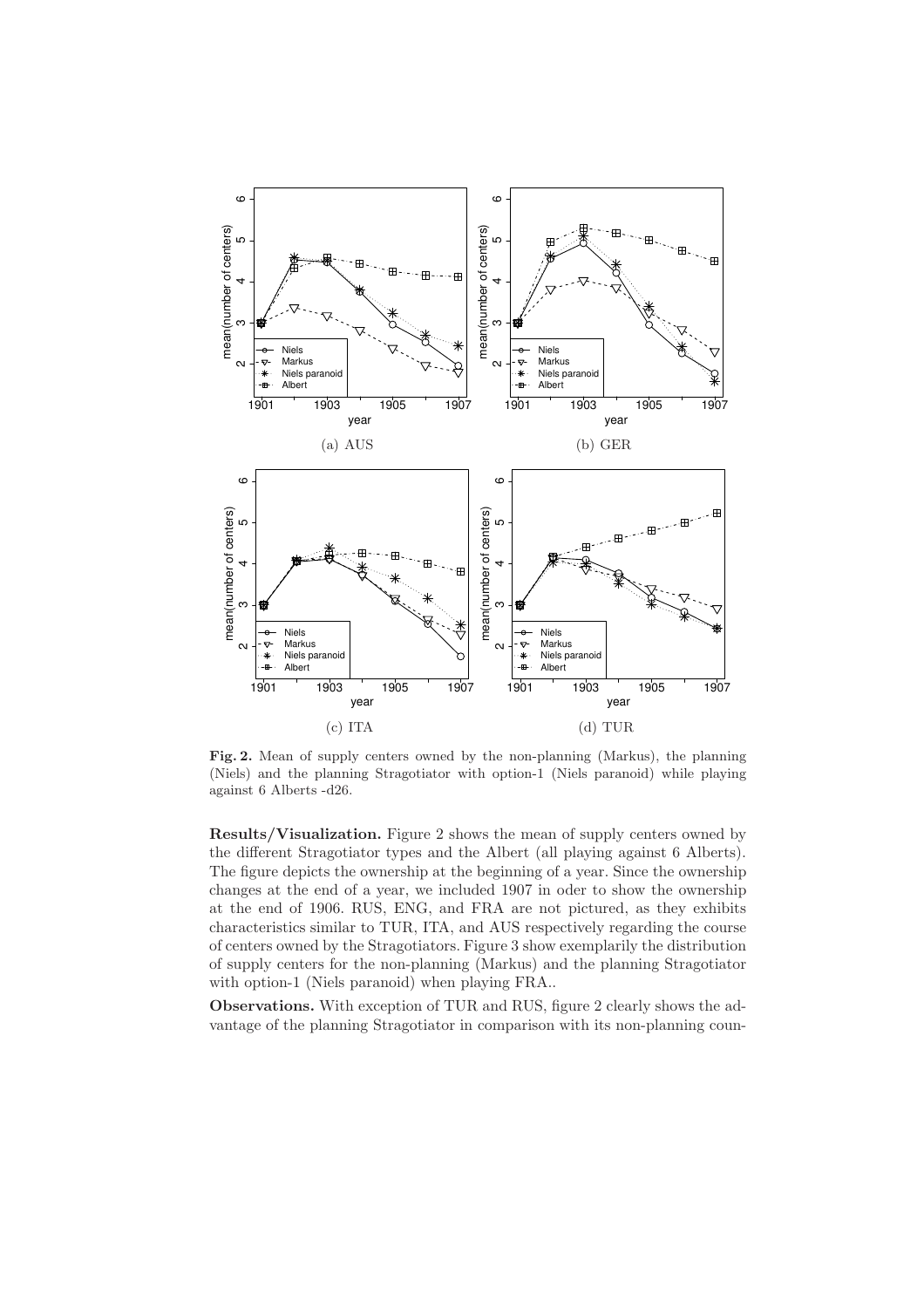

**Fig. 3.** Distribution of supply centers owned by the non-planning (Markus) and the planning Stragotiator with option-1 (Niels paranoid) while playing with FRA against 6 Albert -d 26.

terpart. But due to the small gap, we can not conclude an advantage of the non-planning Stragotiator for TUR and RUS. For ITA and TUR both planning versions exhibits a greater variance of the owned centers than Markus. While playing GER, the planning capability results in clearly more conquered centers. Unfortunately, both planning Stragotiators loose their centers much faster than Markus during the ruling and the end phase. For AUS, ENG, GER, RUS and TUR, no difference can be observed between Niels and Niels paranoid. In particular, this means that option-1 does not decrease the playing strength. But for FRA and ITA, the usage of option-1 can obviously be advised as Niels paranoid dominate both other bots while Niels without option-1 is slightly dominated by Markus. The Albert performs better, on average, than the Stragotiators during the ruling and the end phases. However, in the startup phase, the average number of conquered centers is mostly the same for the planning Stragotiator and the Albert.

**Discussion.** Our guess is that the planning Stragotiator assumes moves for his opponents in the same way he calculates his own moves. This implies the assumption, that the opponents are non-planning Stragotiators. This assumption is weakened by enabling option-1. Therefore, the decrease in playing strength for ITA and FRA when not using option-1 may be explained. Considering the results obtained with option-1, we have considerably improved the playing capabilities of the Stragotiator. Especially for AUS and ENG, Niels paranoid exhibits much greater playing strength than Markus. This is also the case for GER, at least in the startup phase. In comparison with Albert, we can conclude that Niels shows equal playing strength in the startup phase. But there is still need for improvements during the ruling and the end phase, especially for FRA and TUR.

## **6 Summary and Conclusions**

The two main goals of this paper have been achieved: We have provided an improved move/placement complexity estimation for Diplomacy, and, probably